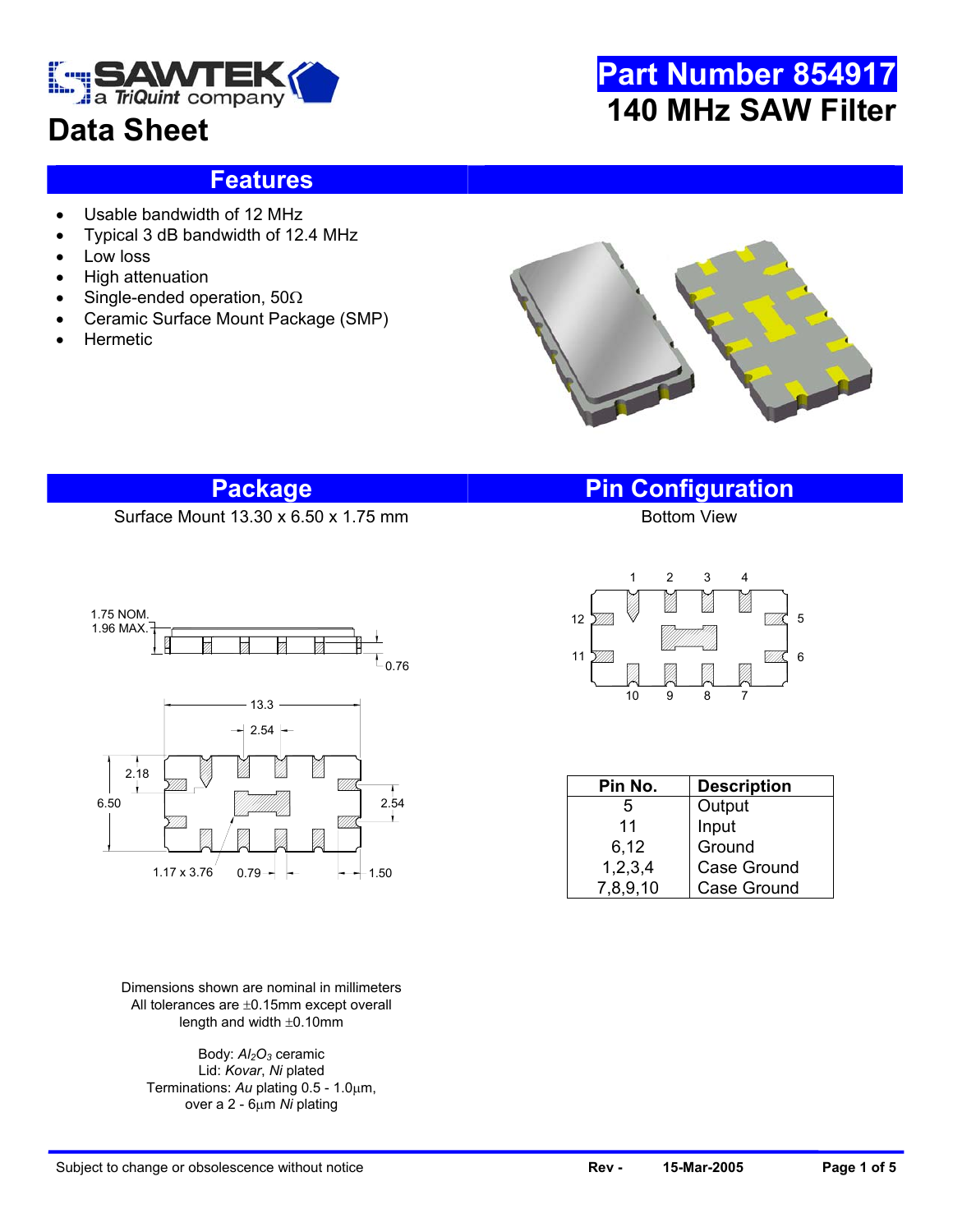

## **Part Number 854917 140 MHz SAW Filter**

## **Data Sheet**

### **Electrical Specifications (1)**

**Operating Temperature: (2)** +25 $^{\circ}$ C

| <b>Parameter</b>                | <b>Minimum</b> | <b>Typical</b> | <b>Maximum</b> | <b>Unit</b>         |
|---------------------------------|----------------|----------------|----------------|---------------------|
| <b>Center Frequency</b>         |                | 140            |                | <b>MHz</b>          |
| Insertion Loss at $F_{\Omega}$  |                | 8.87           | 12.5           | dB                  |
| 2 dB Bandwidth                  | 10.2           | 11.58          |                | <b>MHz</b>          |
| 3 dB Bandwidth                  | 12             | 12.4           | -              | <b>MHz</b>          |
| 35 dB Bandwidth                 |                | 16.57          | 21.3           | <b>MHz</b>          |
| <b>Passband Ripple</b>          |                |                |                |                     |
| 134.6 - 145.4 MHz               |                | 0.52           |                | dB                  |
| <b>Phase Linearity</b>          |                |                |                |                     |
| 134.0 - 146.0 MHz               |                | 9.67           | 15             | deg p-p             |
| <b>Group Delay Variation</b>    |                |                |                |                     |
| 134.6 - 145.4 MHz               |                | 54             | 120            | nsec                |
| <b>Absolute Delay</b>           |                |                |                | $\mu$ Sec           |
| <b>Ultimate Rejection</b>       |                | 45             |                | dB                  |
| <b>Temperature Coefficient</b>  |                | $-94$          |                | ppm/ <sup>o</sup> C |
| Source Impedance <sup>(3)</sup> |                | 50             |                | $\Omega$            |
| Load Impedance <sup>(3)</sup>   |                | 50             |                | Ω                   |

#### **Notes:**

- 1. All specifications are based on the test circuit shown below
- 2. All specifications are tested at room temperature only 3. This is the optimum impedance in order to achieve the
- This is the optimum impedance in order to achieve the performance shown

#### **Test Circuit:**

Actual matching values may vary due to PCB layout and parasitics

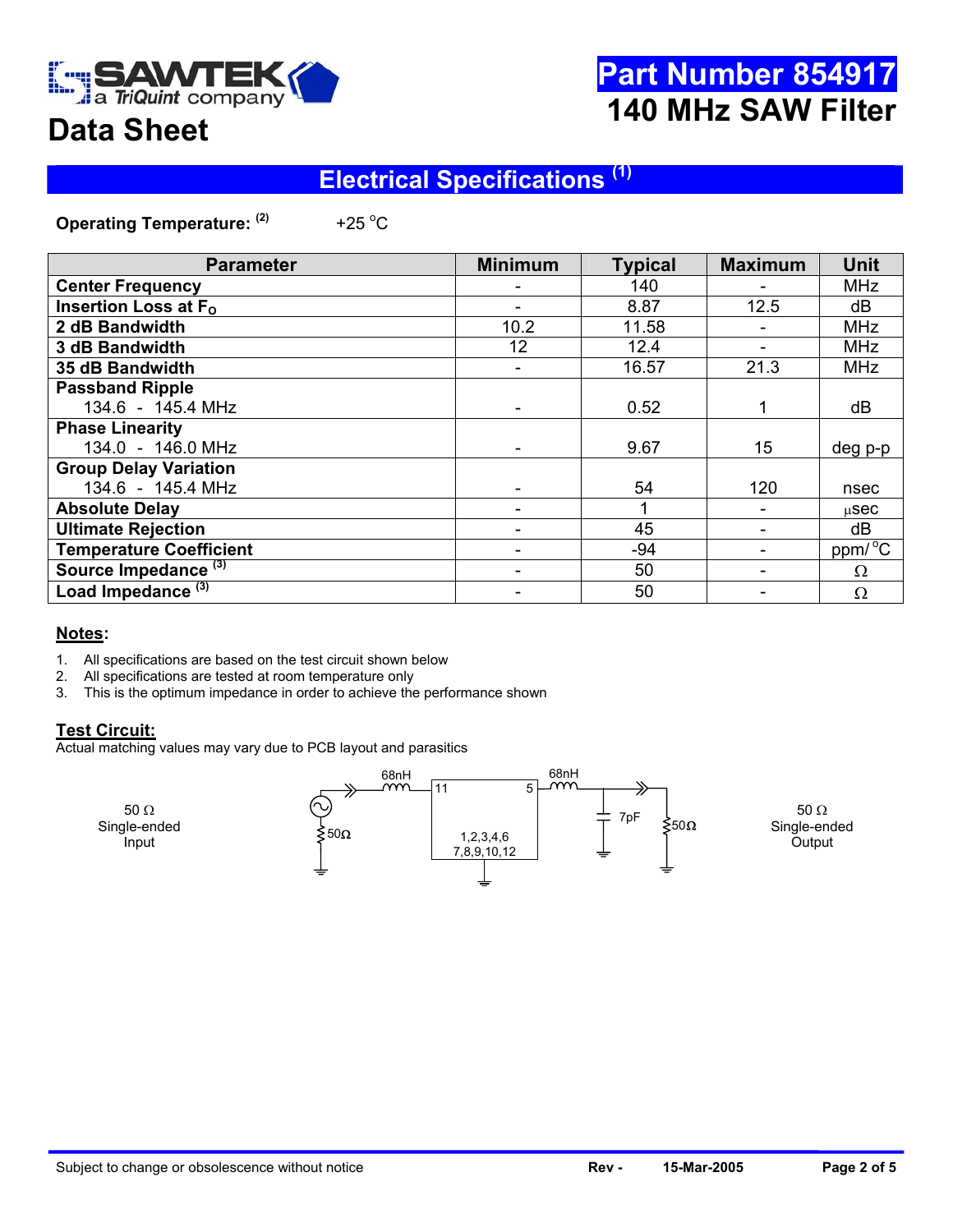

## **Part Number 854917 140 MHz SAW Filter**

## **Data Sheet**

#### **Typical Performance (at +25o C)**

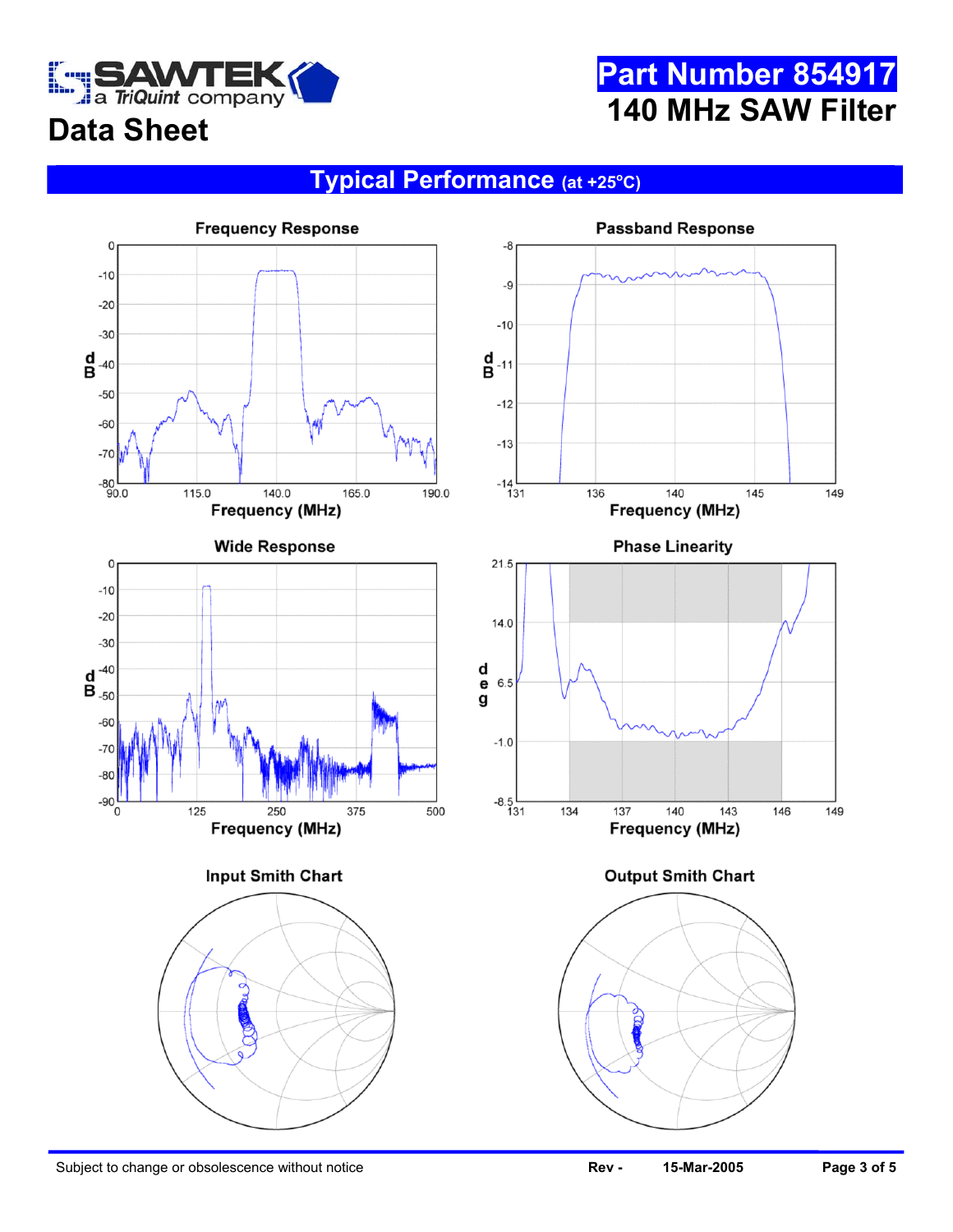

## **Part Number 854917 140 MHz SAW Filter**

### **Data Sheet**

#### **Matching Schematics**

Actual matching values may vary due to PCB layout and parasitics



# XXXXXX  $ID Dot\_$  Date Code SAWTEK 854917



The date code consists of: day of the current year (Julian, 3 digits), last digit of the year (1 digit) and hour (2 digits)

This footprint represents a recommendation only Dimensions shown are nominal in millimeters



 $0.3 + 20$   $1 + 4.0$   $0.3 + 5$ A 1.75 ക  $\odot$ ক্ত  $\overline{\odot}$  $\overline{\odot}$  $\overline{\circ}$  $\overline{\odot}$  $\overline{\Theta}$  $\overline{\circ}$  $\oplus$ 11.5 13.9 24  $-12.0$  $- A$ 3  $\rightarrow$  7.1  $\leftarrow$  12.0  $\rightarrow$   $\leftarrow$  12.0 Section A-A

> Dimensions shown are nominal in millimeters Packaging quantity: 2000 units/reel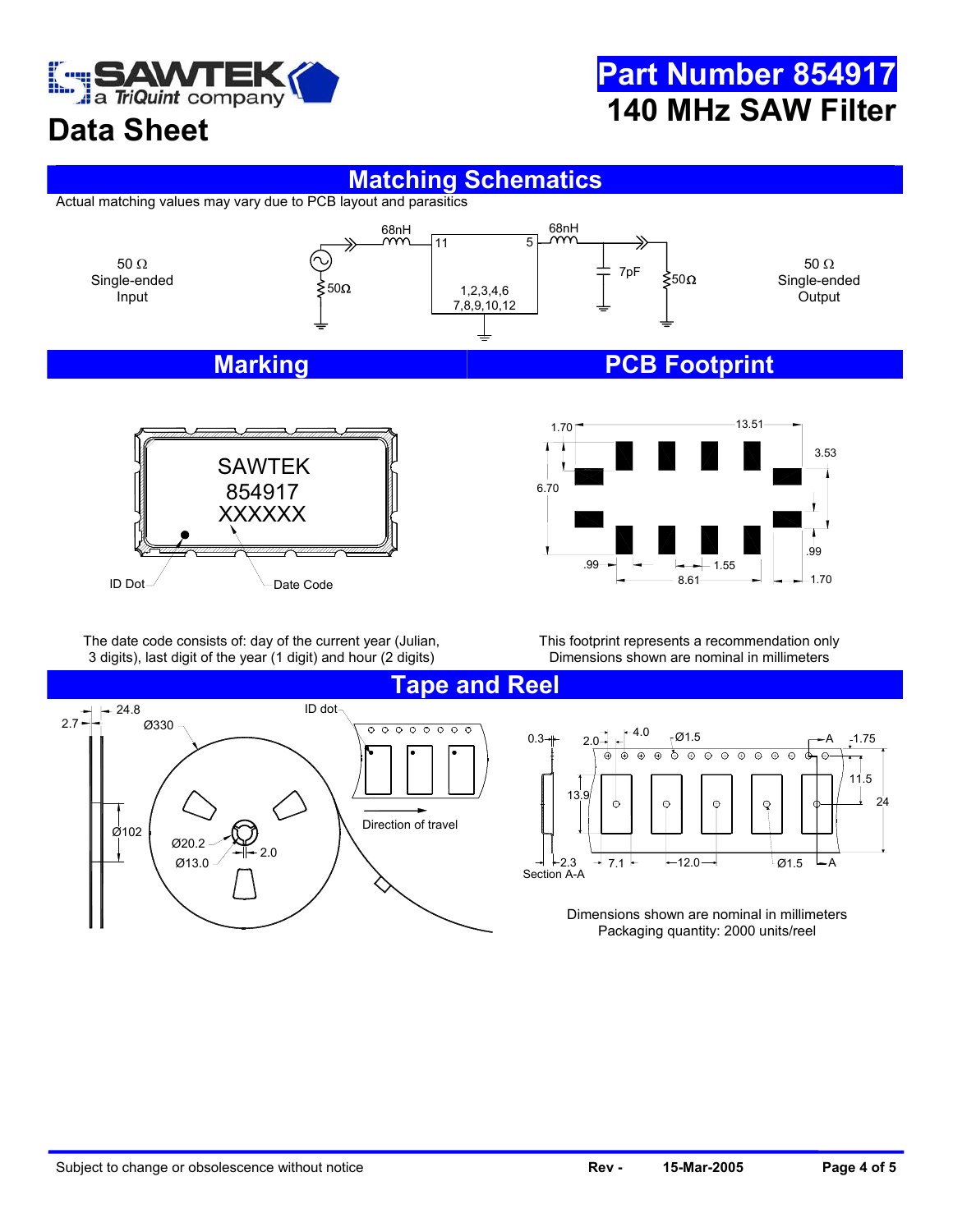

### **Data Sheet**

| <u>Maximum Ratings,</u>   |               |                |                |                |  |  |  |
|---------------------------|---------------|----------------|----------------|----------------|--|--|--|
| <b>Parameter</b>          | <b>Symbol</b> | <b>Minimum</b> | <b>Maximum</b> | Unit           |  |  |  |
| Storage Temperature Range | sta           | -40            | +85            | $\circ$ $\sim$ |  |  |  |

#### **Warnings**

- Electrostatic Sensitive Device (ESD)
- Avoid ultrasonic exposure

#### **Material Content**

• Does not contain lead (Pb) or other RoHS restricted materials

#### **Links to Additional Technical Information**

**[PCB Layout Tips](http://www.triquint.com/company/divisions/sawtek/pcbtips.cfm) CONFIDENTIAL CONTROLLY A CONTROLLY CONTROLLY A CONTROLLY A CONTROLLY A CONTROLLY A CONTROLLY A CONTROLLY A CONTROLLY A CONTROLLY A CONTROLLY A CONTROLLY A CONTROLLY A CONTROLLY A CONTROLLY A CONTROLLY A** 

Soldering Profile

Other Technical Information

[S-Parameters](mailto:custservice@sawtek.com?subject=S-parameter request)

PO Box 609501

SAWTEK

USA

Orlando, FL 32860-9501

Sawtek's liability is limited only to the Surface Acoustic Wave (SAW) component(s) described in this data sheet. Sawtek does not accept any liability for applications, processes, circuits or assemblies which are implemented using any Sawtek component described in this data sheet.

#### **Contact Information**

Phone: +1 (407) 886-8860 Fax: +1 (407) 886-7061 Email: [custservice@sawtek.com](mailto:custservice@sawtek.com) Web: [www.sawtek.com](http://www.triquint.com/company/divisions/sawtek/)

Or contact one of our worldwide Network of [sales offices,](http://www.triquint.com/sales/) Representatives or distributors

Subject to change or obsolescence without notice **Rev - Rev - 15-Mar-2005 Page 5 of 5 Page 5 of 5**